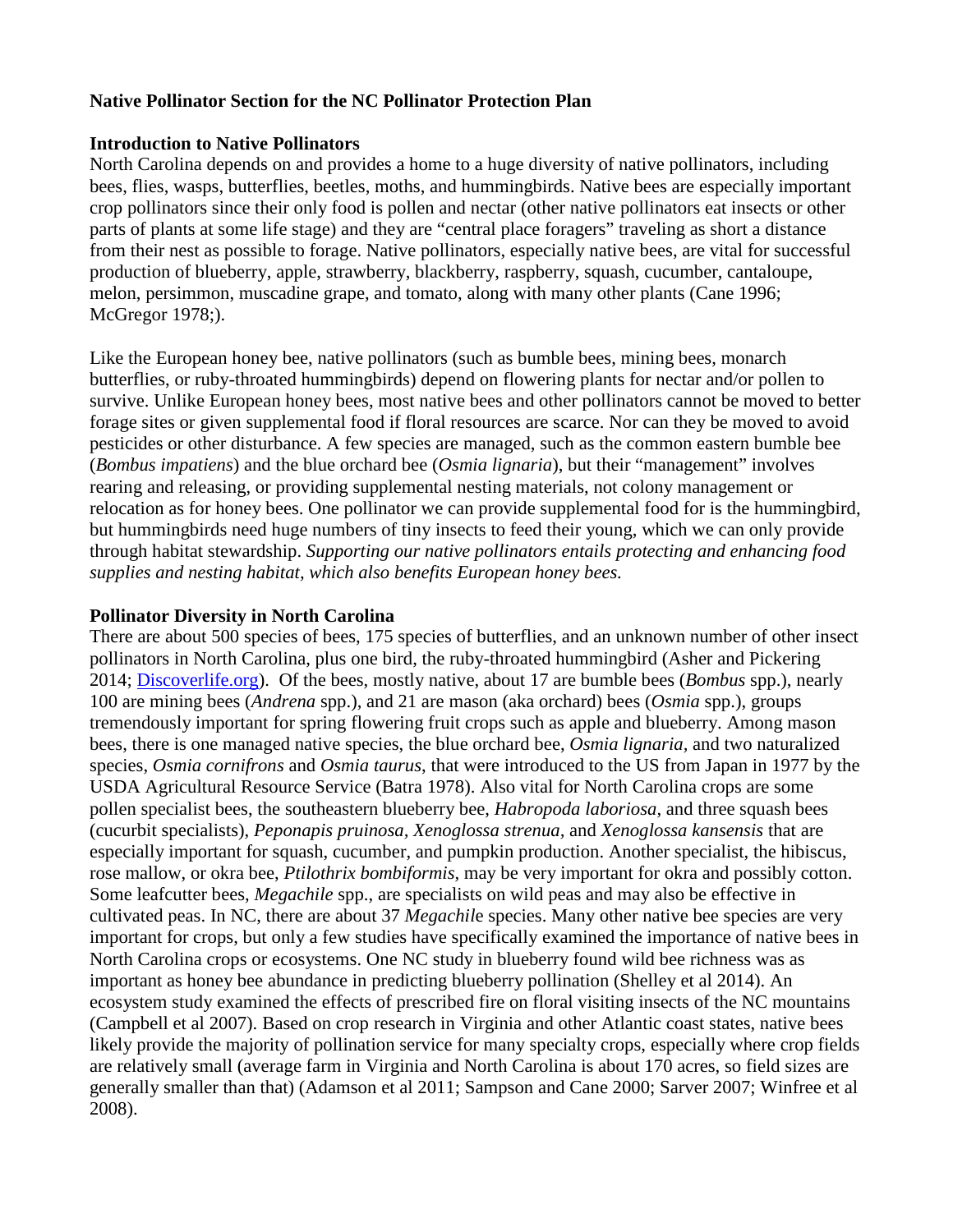Though we know less about fly, beetle, wasp, ant, and other insect pollinators, some may be especially important for native plant pollination that helps sustain North Carolina's tourism industry particularly spring ephemeral wildflowers and unusual carnivorous plant communities. Syrphid flies (aka flower or hover flies) are active in cooler wetter conditions than many bees. In Europe, syrphid flies are regularly included in crop pollination research. In the US, syrphid flies and a number of other predatory and parasitoid insects are generally monitored more for their roles reducing crop pest populations (conservation biological control). In North Carolina, where tourism benefits greatly from our tremendous spring wildflower display, some flies and beetles are important unsung heroes of pollination. *Like us, all pollinators need food, shelter, and protection from toxins. Understanding the diversity of pollinators in our natural landscapes will give land owners and land managers the opportunity to better support managed and unmanaged species.*

### *Rare, Threatened, and Endangered Pollinators*

Pollinators with conservation priority in the NC Wildlife Action Plan include 7 bumble bees and 18 butterflies or moths [\(www.ncwildlife.org/plan\)](http://www.ncwildlife.org/plan.aspx). These bumble bees were very common and may have declined due to impacts of managed *Bombus impatiens* carrying diseases picked up in European rearing facilities (Cameron et al 2011). Factors associated with decline among these species parallel potential threats for other species: habitat fragmentation, pesticide use, pests and diseases, and genetic diversity.

## **Special Protection Considerations for Native Pollinators**

This section highlights conservation needs with a focus on our most agriculturally important pollinators, native bees. Efforts to support bees usually benefit other insects, other wildlife, and watershed health and are vital to our well-being. Native pollinator decline is linked to habitat loss, degradation and fragmentation; diseases and parasites, including those introduced from managed pollinators; and pesticide exposure (Natural Research Council 2007).

Because native bees do not live in constructed hives and cannot be easily moved, understanding their nesting and foraging habits, and how their lifecycles differ from managed honey bees can help land managers avoid unnecessary negative impacts and improve agricultural production (Gill et al 2016).

#### *Nest sites*

Most native bees (about 70%) nest in the ground, about 30% nest in cavities, and nearly all are solitary (not colonial like honey bees). Those nesting in the ground may nest within crop fields, such as squash bees, some long-horned bees, and some sweat bees. Others nest where native soils are the right combination to ensure good drainage and structure—sandy enough so nests are not inundated during rains and clayey enough to prevent collapse. Bees nesting in cavities may utilize snags or brush piles, stems of pithy plants, or cavities we provide such as cut bamboo or drilled wood. Since a large chunk of the annual cycle of a bee's life may be growing, pupating, or waiting to emerge from individual nest cells, these nest sites need to be protected. This protection is balanced with methods to maintain floral diversity, including periodic site disturbance such as fire, clearing, or mowing, important for long term maintenance of the floral diversity that best supports insect diversity. Aim to never disturb more than one third of habitat areas at any given time to ensure undisturbed refuge from which pollinators may emerge to recolonize treated areas.

Bumble bees live in annual colonies, with mated queens overwintering individually underground or in cavities protected from wind, rain, and predators. When the queens emerge in spring, they make nests under lodged grasses, in brush piles, or any location that is protected from disturbance by predators and sheltered from rain. They often use abandoned mouse burrows that already include soft, dry nesting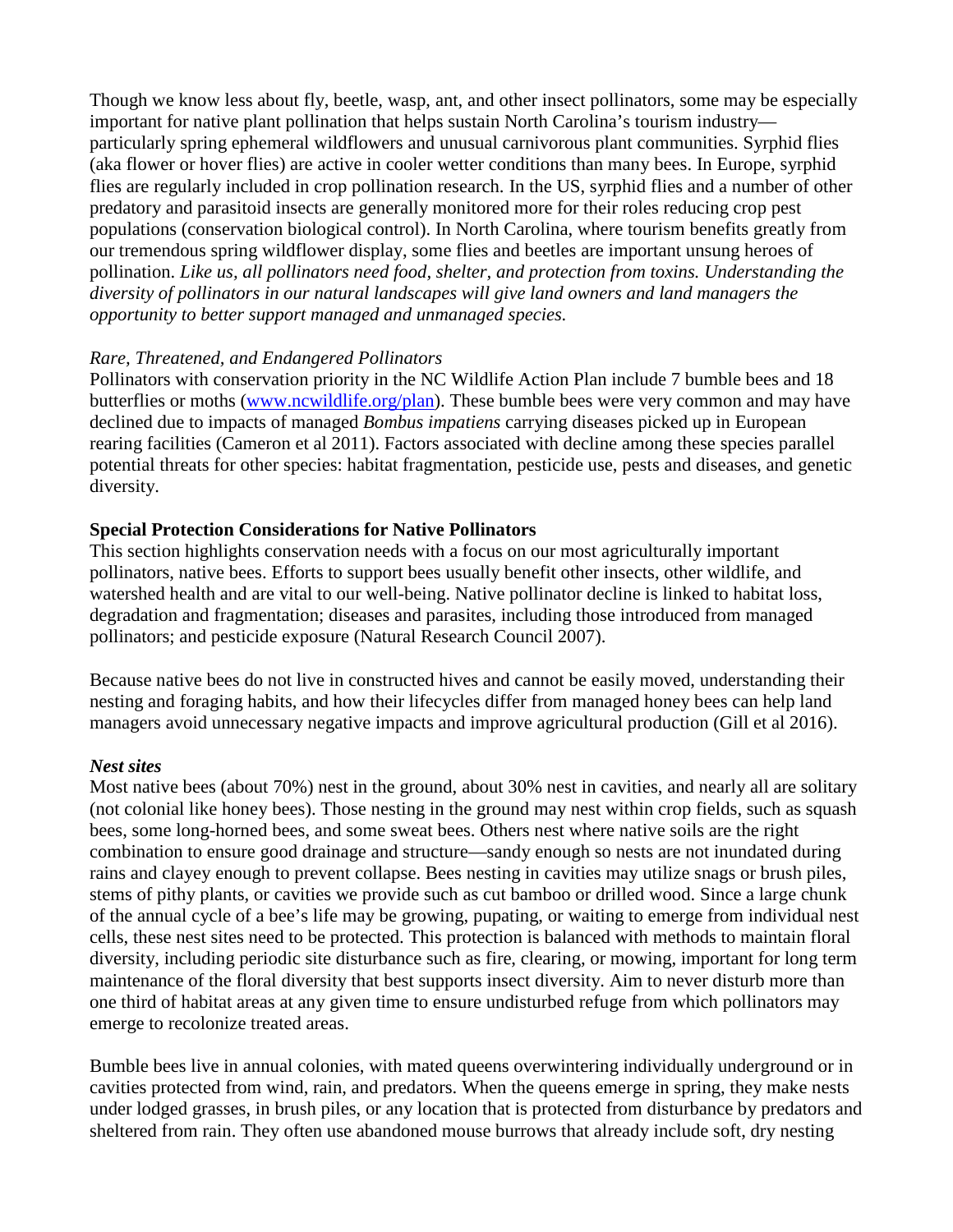materials and space for the annual colony to grow to as many as 400 bees, though more commonly between 50 and 200 bees.

Butterflies and other insects also nest in or on live or dead plants, in the ground, below leafy debris, or in brush piles or snags. Hummingbirds generally nest on the outer branches of trees where even snakes rarely tread due to the small size of those outer branches.

## **Best Management Practices to Support Native Bee Populations**

*Support bee health. All of these practices benefit wild and managed pollinators* (Goulson et al 2015)*.*

- Protect and enhance floral resources; maintain for diversity
- Reduce risks of spreading disease
- Reduce negative impacts of pesticides

## **Protect and Enhance Floral Resources**

Enhancing floral diversity benefits all bees, but planting native species is especially important for native bee populations and the host of other beneficial insects (natural enemies of pests) that have coevolved within native ecosystems. Many native bees are pollen specialists, including squash bees that are vital for cucurbits, hibiscus bees of unknown importance in cotton and okra, several blueberry specialists including the southeastern blueberry bee, and a host of sunflower specialists. Other eastern native plants with pollen specialist bees include various genera of asters, native thistles (*Cirsium*), goldenasters (*Chrysopsis*), wild potato vines (*Ipomoea*), primroses (*Oenothera*), ground cherries (*Physalis*), silkgrasses (*Pityopsi*s), willows (*Salix*), fuzzy beans (*Strophostyles*), ironweeds (*Vernonia*), and violets (*Viola*).

Many butterfly caterpillars are host specific, dependent on particular host plants in order to thrive and reproduce. While not directly important for pollination of crops, they provide food for the diversity of wildlife that supports North Carolina's tremendous wildlife commerce with birders, hunters, naturalists, and other tourists who simply enjoy the natural diversity of the state.

Many Farm Bill Conservation Programs support enhancing wildlife habitat to support pollinators. In North Carolina, farm land and forest conservation practices that benefit pollinators include enhancing floral diversity in natural areas around farms and in adjacent forest land by reducing mowing in riparian corridors or around agricultural fields, or using thinning and prescribed fire to open forest canopies. In cultivated areas, farmers can enhance floral natural diversity with perennial wildflowers, shrubs, and trees planted in field borders, hedgerows, or as conservation cover. They can also enhance crop diversity or cover crop flowering to support pollinators and other beneficial insects. To learn more about opportunities to support pollinators with Farm Bill programs in North Carolina, visit [www.nc.nrcs.usda.gov,](http://www.nc.nrcs.usda.gov/)

[http://directives.sc.egov.usda.gov/OpenNonWebContent.aspx?content=38006.wba,](http://directives.sc.egov.usda.gov/OpenNonWebContent.aspx?content=38006.wba) or [http://plants.usda.gov/pollinators/nrcsdocuments.html.](http://plants.usda.gov/pollinators/nrcsdocuments.html) To learn more about plants for pollinators, visit [https://growingsmallfarms.ces.ncsu.edu/growingsmallfarms-pollinatorconservation/.](https://growingsmallfarms.ces.ncsu.edu/growingsmallfarms-pollinatorconservation/)

Leaving areas unmown, brush piles, snags (dead trees or fallen logs) is also important for native bees. Unmown native bunch grasses are especially important for bumble bees. The grasses lodge over and create protection from predators and rain. Any areas that seem perfect for field mice are generally good for bumble bees, who seek out abandoned rodent burrows that have the added bonus of soft, warm fur. Reducing mowing around riparian areas can enhance summer forage for native and managed bees, while also protecting water resources. Though it is not as easy to create sites for ground-nesting bees,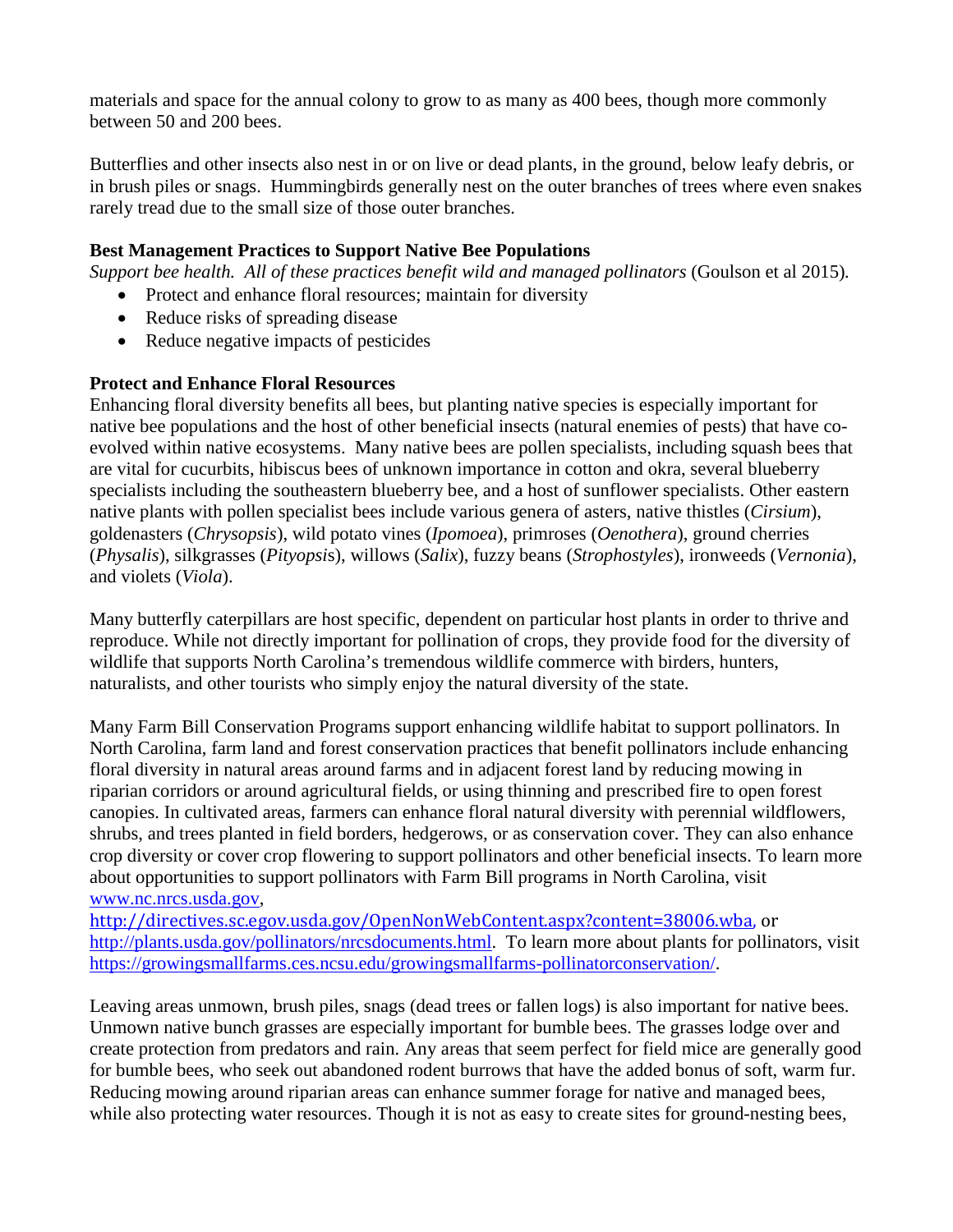farmers can scout for open areas where vegetation is thin, leave cliffs or soil banks unvegetated, and protect sites where they observe native solitary bees nesting from pesticides or other disturbance. In croplands, avoiding deep tillage can greatly reduce damage to nests, and no-till practices, particularly in combination with flowering cover crops, benefits ground-nesting species. Planting or preserving plants with pithy stems such as blackberry, black raspberry, sumac, and elderberry supports cavitynesting bees. Cavities made by wood boring beetles and other insects in snags provide homes for some cavity-nesting bees. As these dead trees decay, they create homes for beneficial beetles (predators of crop pests). Adding clear mowed edges, fencing, or signage about pollinator habitat lets people know "messy" areas are intentional and this greatly enhances acceptance and appreciation (Forsyth 2005; Sauer 1998). Signs have the added benefit of creating awareness about bees and their habitat needs *and* creating opportunity for discussion. Signs can be especially engaging when children are the designers (see for example the North Carolina Zoo's poster competition [http://www.nczoo.org/IMAGES/Education/Families,%20Scouts,%20Small%20Groups,%20Camps/Po](http://www.nczoo.org/IMAGES/Education/Families,%20Scouts,%20Small%20Groups,%20Camps/Poster2015.jpg) ster $2015$ .jpg).

### **Reduce Risks of Spreading Disease**

In line with current regulation of honey bee movement across state lines and efforts to reduce spread of disease by promoting local honey bee queen and nuke production and sales, we need similar regulation and management of other managed bee species. This is vital not only to reduce the spread of diseases among managed species, but also to reduce the spread of disease to wild populations. Declines in bumble bee populations are linked to diseases from both managed bumble bees and honey bees (Sachman-Ruiz et al). Currently solitary species such as *Osmia lignaria* and *Megachile rotundata* (an introduced species from Eurasia*)* and colonies of bumble bees (*Bombus impatiens*) imported to North Carolina are not monitored or regulated, and these bees may also spread diseases to wild bees and managed honey bees (McMahon 2015). Although *Osmia lignaria* is native to North Carolina, a western species of *Osmia lignaria* is commonly reared and likely the more common import. Direct inquiries to the companies selling these bees produces no information about species origins or nativity. Many well-meaning citizens buy these bees without understanding that they are unregulated, may not be native, and could be carrying diseases that can spread and harm existing bee populations. While such commerce may not harm home owners, farmers may inadvertently harm the bee populations that support their crop production.

## **Pesticide Specific Concerns for Native Bees**

While native bees face many of the same risks as managed honey bees, understanding how their biology and behavior differ from honey bees can help land managers protect these vitally important wild bee populations, as well.

The [Pollinator Research Action Plan](https://www.whitehouse.gov/sites/default/files/microsites/ostp/Pollinator%20Research%20Action%20Plan%202015.pdf) produced by the Pollinator Health Task Force and published by the White House in May 2015 calls for new research to measure impacts of pesticides on solitary species, recognizing important differences between honey bee colonies and solitary species (Pollinator Health 2015). Unlike honey bee colonies with thousands of workers, solitary bees do not have a buffer to protect the egg-laying female from risks. Nor are there separate females foraging and feeding larvae. If a female solitary bee dies, that ends reproduction—no sisters take over her work.

There is no buffer between pesticide residues and a solitary bee. With 70% of bee species nesting in the ground (solitary species and bumble bee colonies), some within agricultural fields, they are at greater risk from soil drenches, chemigation, or seed coatings (Rundlof 2015). Solitary bee brood cells are constructed from mud and plant materials, which, if carrying pesticide residues, may greatly reduce survival of developing larvae. Solitary bee larvae are also at higher risk from pesticide exposure than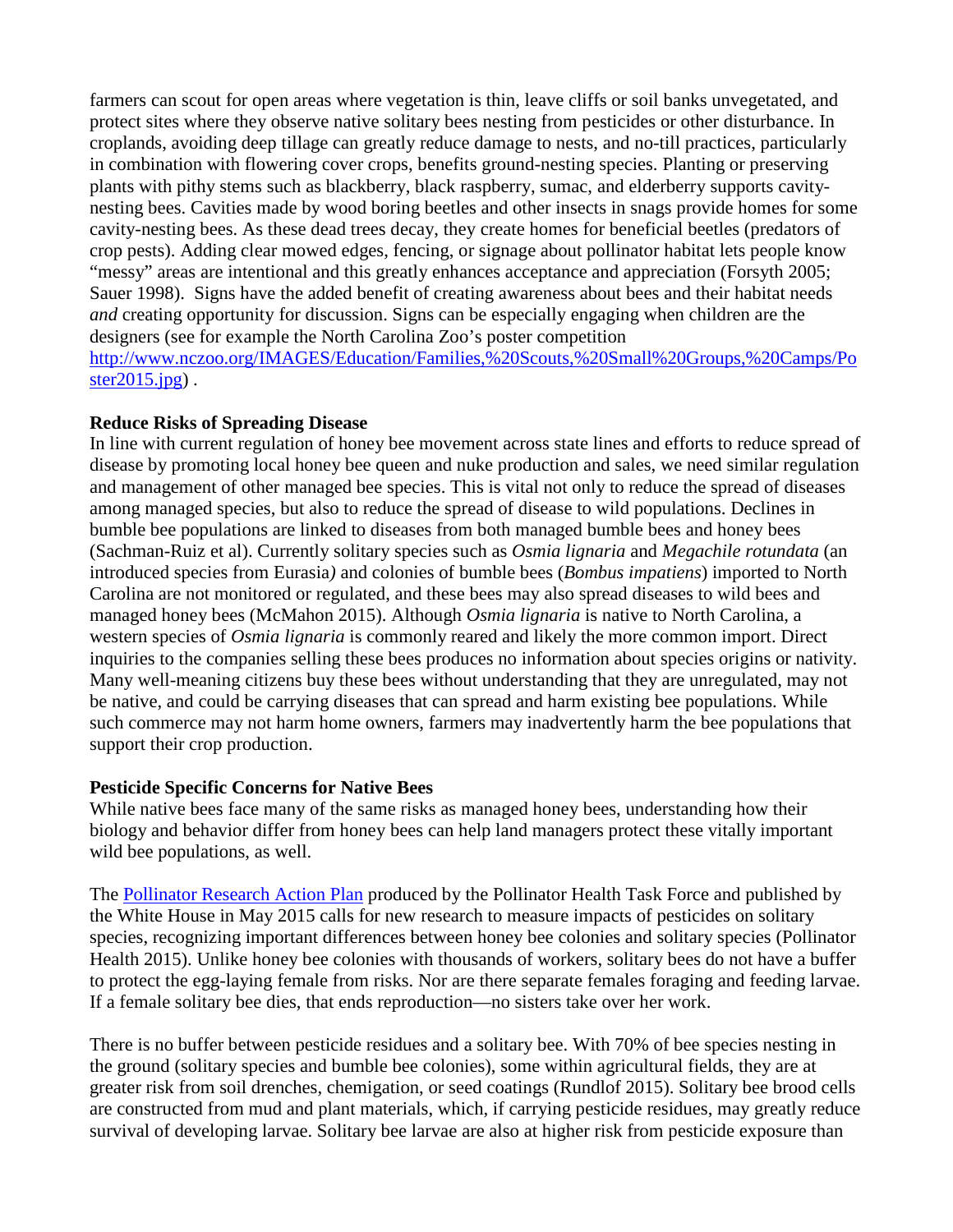honey bee larvae because they are typically fed directly on raw pollen and/or undiluted nectar (Michener 2007). Honey bee larvae are primarily fed a brood food secreted by adult workers, a glandular secretion that includes honey, and are only fed small amounts of pollen directly once they are four or five days old (Winston 1987).

Land managers can reduce negative impacts to native bees by using integrated pest management, reducing pesticide use, choosing the least toxic pesticides, and choosing application methods with the least impact on bees. For additional information on reducing potential negative impacts of pesticides on bees, see:

- [How to Reduce Bee Poisoning from Pesticides](https://catalog.extension.oregonstate.edu/files/project/pdf/pnw591.pdf) (Reidl et al 2006)
- Agronomy Technical Note No. 9: Preventing or Mitigating Potential Negative Impacts of [Pesticides on Pollinators Using Integrated Pest Management and Other Conservation Practices](http://directives.sc.egov.usda.gov/OpenNonWebContent.aspx?content=34828.wba) (Vaughan et al 2014)

# **How Beekeepers Can Help Native Bees**

The presence of honey bee colonies helps remind farmers to be cautious in their pesticide use. However, managed bees can be safeguarded on site or moved, while most native bees cannot. Honey bees can also be provided supplemental food, as needed. A honey bee queen killed or sterilized by pesticide exposure can be replaced, while solitary bees cannot. Beekeepers can help farmers understand how native bees benefit crop production and share precautions to protect bee health. Many farmers notice other bees, but do not know anything about native bee life cycles. Knowing that native bees are always present in farm landscapes may help farmers be more cautious, and therefore more protective of honey bees even when apiaries are not apparent. Raising awareness of native bee life cycles and habitat needs can greatly benefit honey bees if farmers reduce mowing, include more flowering plants in field borders, hedgerows, or cover crops, are more cautious in pesticide use, and avoid importing bees from outside the state.

## **Citations**

- Adamson, N.L., Roulston, T.H., Fell, R.D. and Mullins, D.E. 2012. From April to August—Wild bees pollinating crops through the growing season in Virginia, USA. *Environmental Entomology*, *41*(4), pp.813-821.
- Ascher, J.S. and Pickering, J., 2014. Discover Life bee species guide and world checklist (Hymenoptera: Apoidea: Anthophila). *Draft-35<http://www.discoverlife.org/mp/20q>* .
- Batra, S. W. T. 1978. Osmia cornifrons and Pithitis smaragdula, two Asian bees introduced into the United States for crop pollination. In *Proceedings 4th International Symposium on Pollination. Maryland Agricultural Experimental Station Miscellaneous Publication*.
- Campbell, J.W., Hanula, J.L. and Waldrop, T.A. 2007. Effects of prescribed fire and fire surrogates on floral visiting insects of the blue ridge province in North Carolina. *Biological conservation*, *134*(3), pp.393-404.
- Cameron, S.A., Lozier, J.D., Strange, J.P., Koch, J.B., Cordes, N., Solter, L.F. and Griswold, T.L., 2011. Patterns of widespread decline in North American bumble bees. *Proceedings of the National Academy of Sciences*, *108*(2), pp.662-667.
- Cane, J.H., 1996, June. Ground-nesting bees: the neglected pollinator resource for agriculture. In *VII International Symposium on Pollination 437* (pp. 309-324).
- Cane, J.H. and Payne, J.A., 1988. Foraging ecology of the bee Habropoda laboriosa (Hymenoptera: Anthophoridae), an oligolege of blueberries (Ericaceae: Vaccinium) in the southeastern United States. *Annals of the Entomological Society of America*, *81*(3), pp.419-427.